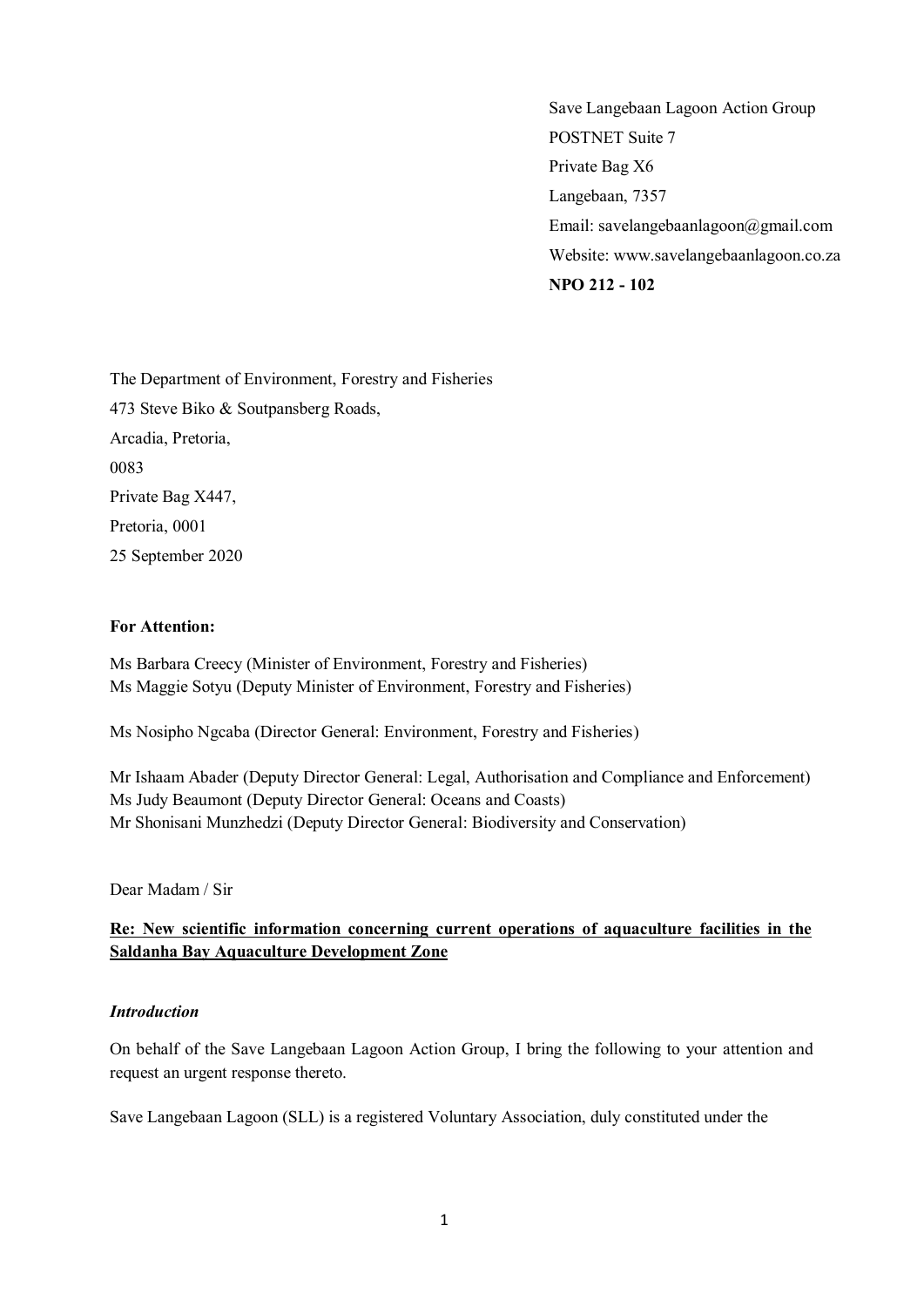Non-Profit Organisations Act, 71 of 1997, and has a current membership of 1478 registered I&APs.

SLL was formed to educate the public regarding the impacts of the aquaculture development zone on the Langebaan Lagoon and the greater Saldanha Bay marine system, the quality of and accessto its waters and the socio-economic prosperity of Langebaan.

Further, SLL's role is to represent I&APs in interactions with the developers/proponents, their agents and the Competent Authorities.

#### *Supportive documentation attached to this letter*

Annex 1: *"Saldanha Bay Sea Based Aquaculture Development Zone Baseline Benthic Survey – Final Presentation."* 

Annex 2: *"Saldanha Bay Sea Based Aquaculture Development Zone Baseline Benthic Survey Report – Final Draft."*

Annex 3: Management Actions 2020 scientific findings – Final.

Annex 4: Environmental Authorisation 14/12/16/3/3/1/1728.

Annex 5: Environmental Management Programme (Number 499020/6).

Please note: Page numbers referenced in the footnotes of this letter align with the page numbers of the PDF files attached.

### *Background*

The Baseline Benthic Survey was commissioned in 2020 by the Department of Environment, Forestry and Fisheries (DEFF), Branch Fisheries, the holder of an Environmental Authorisation for the Saldanha Bay Aquaculture Development Zone (ADZ), and conducted by Anchor Research and Monitoring.

The new findings of the above survey indicate that the Saldanha Bay Aquaculture Development Zone (ADZ) presents an untenable risk to the receiving environment of the Big Bay precinct of Saldanha Bay, for which no mitigations were submitted in the Basic Assessment Report, in application for environmental authorisation.

This research was conducted post the granting of the environmental authorization, Annex 4, no impact mitigations to avoid/reduce harm to the sensitive reef ecosystems were investigated, nor has a programme to contain/reduce such impact been set out in the approved Environmental Management Programme (Number 499020/6) for the ADZ, Annex 5.

Below, please find relevant extracts from the Saldanha Bay ADZ Baseline Benthic Survey Presentation (Annex 1), in support of our contention that these new findings show conclusively that the ADZ presents an immitigable risk to this marine eco-system.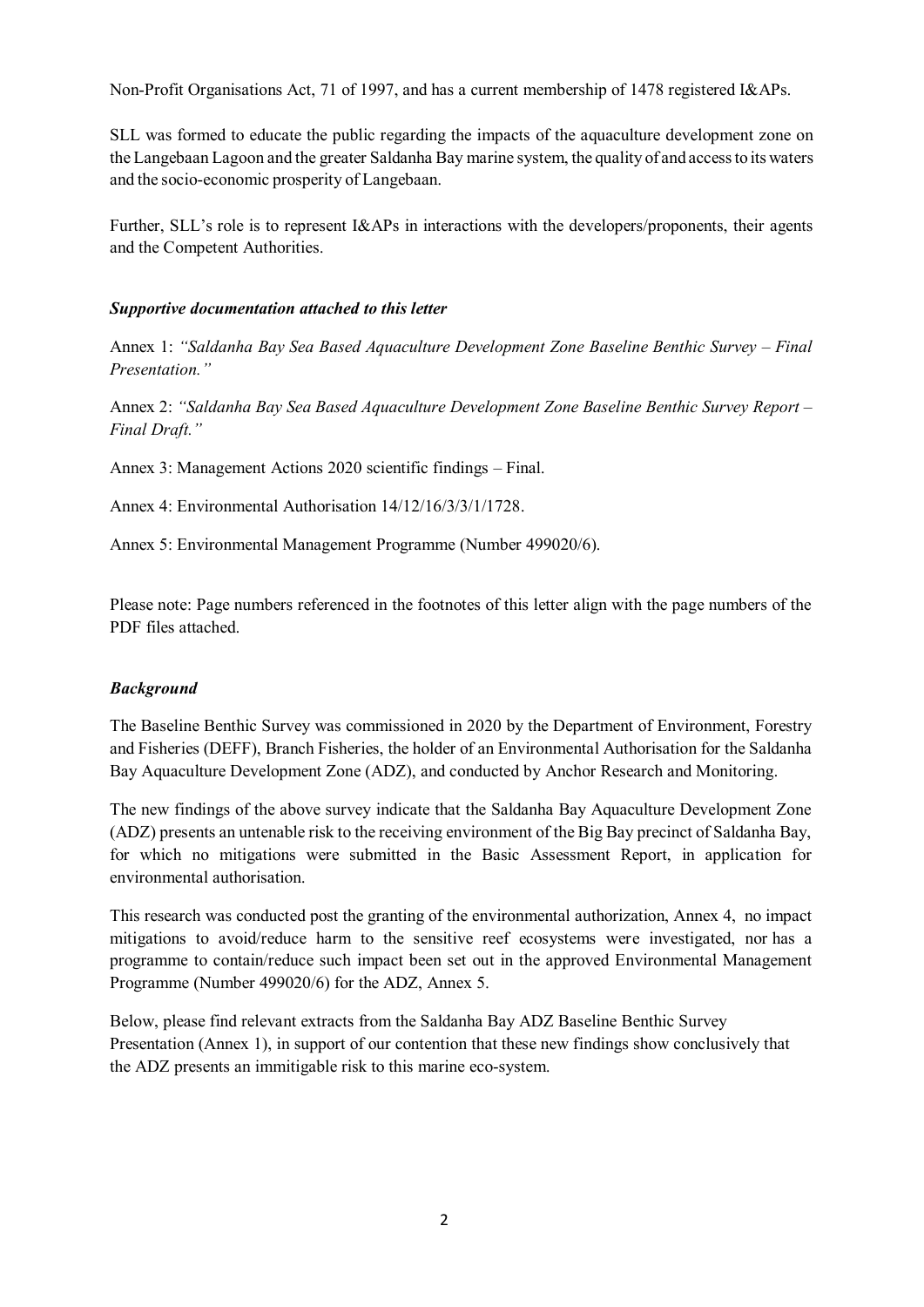#### *Statement of Concerns*

# 1. *Results and Discussion: Presence of hard substrata/reef in Big Bay* <sup>1</sup>

- i. The marine specialist report for the Saldanha ADZ EIA considered subtidal reef habitat to be scarce in Saldanha Bay (Pulfrich 2018).<sup>2</sup>
- ii. Only identified Lynch blinder and North Bay blinder as important reef areas.<sup>3</sup>
- iii. Reports from divers during this assessment revealed the presence of calcrete rock at several sampling sites during the baseline survey (Capfish 2019).
- iv. Difficulties in obtaining grab samples at several stations in Big Bay during 2020 (AR&M) sediment surveys also suggests that rock which may form reef is more widespread in Big Bay than originally suspected. <sup>5</sup>
- v. Observations by ARM divers deploying water quality monitoring instruments during April 2020, also indicated reef in several areas of the Big Bay ADZ precinct.<sup>6</sup>
- vi. Subsequent literature review revealed the existence of an extensive abrasion platform (areas of exposed calcrete rock) throughout much of Big Bay (Flemming 2015).<sup>7</sup>
- vii. The distribution of the abrasion platform is overlaid on a map of Big Bay and the ADZ boundaries as well as the sampling sites on the following slide.<sup>8</sup>
- viii. Pictures of the rock/reef type habitat found in the finfish area were taken during instrument servicing in the finfish area on the  $29<sup>th</sup>$  of June 2020. These images were taken in extremely poor visibility but indicate the presence of basket stars (Phylum Echinodermata), sponges (Phylum Porifera) and possibly Bryozoans. Before conclusions can be drawn about the nature of the communities, specimens would need to be collected and identified.<sup>9</sup>

### 2. *Presence of hard substrata/reef in Big Bay /Recommendations* <sup>10</sup>

- i. Given the presence of low-lying reef detected during the baseline surveys and instrument deployments in the finfish area in Big Bay, it is recommended that a side scan sonar survey be undertaken across the whole of Big Bay to establish the actual extent of this reef and that reef biota be surveyed. $^{11}$
- ii. Once the extent and nature of the reef and associated benthic communities have been assessed and quantified, the management measures, mitigation measures and monitoring measures should be reassessed.<sup>12</sup>

<sup>1</sup> Annex  $1 -$  page 17

 $2$  Annex  $1 - page 17$ 

Annex  $1 -$  page 17

 $4$  Annex  $1 - page 17$ 

 $<sup>5</sup>$  Annex 1 – page 17</sup>  $6$  Annex  $1 -$  page 17

 $7$  Annex  $1$  – page 17

 $8$  Annex  $1$  – page 17

 $9$  Annex  $1 - page 21$ 

 $10$  Annex 1 – page 24

 $11$  Annex 1 – page 24

 $12$  Annex 1- page 24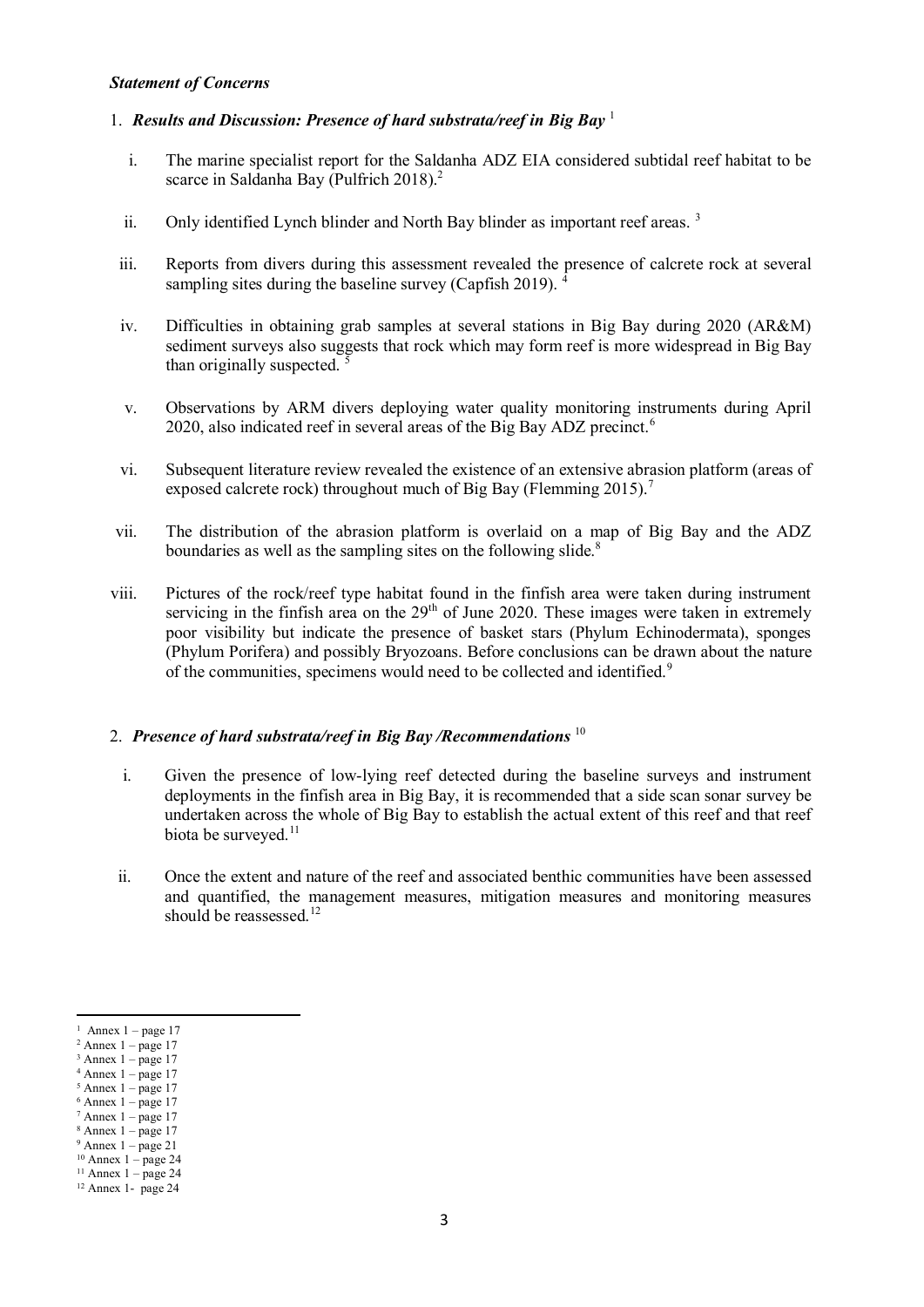- iii. West Coast Rock Lobster (Jasus Lalandi) are evident in the video footage recorded from the Molapong dives was and were noted by AR&M divers deploying instruments.<sup>13</sup>
- iv. While Rock Lobster would benefit from increased organic matter originating from the aquaculture as a food source, their habitat may ultimately become smothered by fall off biofouling and culture animals.<sup>14</sup>

# *3. Conclusions/ Presence of hard substrata and reef in the big bay precinct* <sup>15</sup>

- i. The presence of hard substrata and low lying reef (besides that identified at Lynch Blinder) within the Big Bay ADZ precinct has been highlighted for the first time.  $^{16}$
- ii. The reef appears to be low-profile that is mostly < 1m in height, although some outcrops greater than 1 m in height are present.<sup>17</sup>
- iii. The extent and nature of the reef needs to be quantified throughout Big Bay which is frequently impacted by scouring and sand deposition.<sup>18</sup>
- iv. The nature of the macro-faunal/epifaunal assemblages associated with the reef needs to be quantified.<sup>19</sup>
- v. Once the above aspects are completed, the impacts of aquaculture in the Big Bay precinct in light of there being reef present should be re-assessed. <sup>20</sup>

# *4. Extract from the "Saldanha Bay ADZ Baseline Benthic Survey Report – Final Draft, (Annex 2), in support of the contention that the ADZ poses an immitigable threat to this marine eco-system.*

"The impact assessment for bivalve aquaculture did not assess the impact of placing the culture structures over hard substrata (SRK BAR 2017, appendix D2), and while the impact assessment for finfish culture does consider the presence of reef, it assumed limited distribution which was confined to Lynch Blinder (SRK BAR 2017, appendix D2). The effects of aquaculture on patches of lowlying reef with some substantial outcrops exceeding 1m in height and their associated epifaunal communities has thus not been considered in the Big Bay precinct beyond Lynch Blinder. Given the identification of reef in this precinct further studies should be conducted to address this omission. It is important to note that this is **ONLY** applicable to areas of the Big Bay precinct (not the ADZ as a whole) where reef occurs (the present day extent of reef in Big Bay is yet to be determined and a detailed bathymetry/side scan sonar survey should be undertaken)."<sup>21</sup>

 $\ddot{\phantom{a}}$ 

 $15$  Annex  $1 - page 27$  $16$  Annex  $1 - page 27$ 

<sup>13</sup> Annex 1 – page 22

 $14$  Annex  $1 -$  page 22

 $17$  Annex  $1$  – page 27

<sup>18</sup> Annex 1 – page 27

 $19$  Annex 1 – page 27

 $20$  Annex  $1 - page 27$ 

 $21$  Annex  $2$  – page 40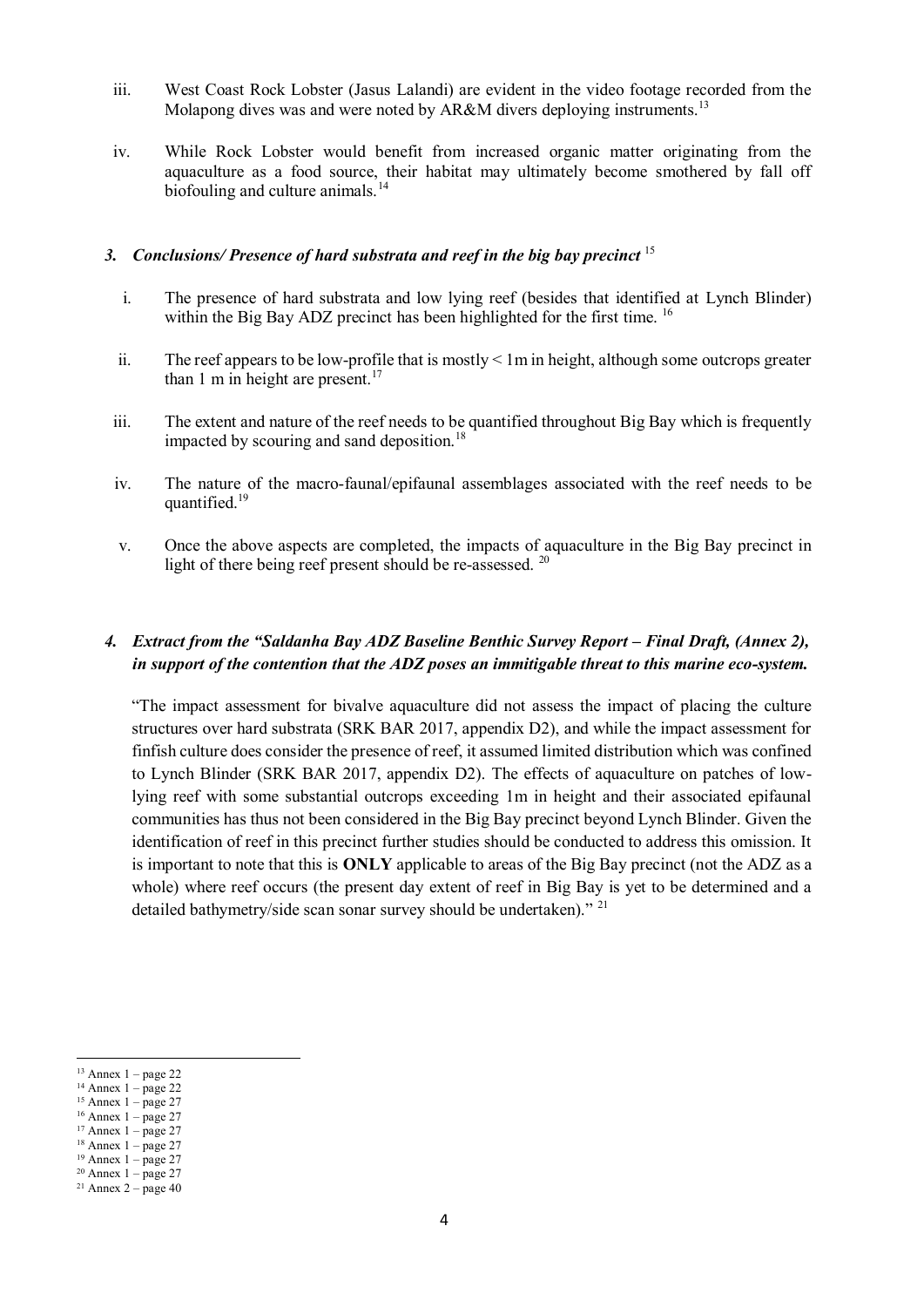# *5. Annex 3 refers: "Preliminary way forward with regards to scientific findings to be undertaken forward by the DEFF: Fisheries Management", published in Management Actions 2020 scientific findings, as communicated to the members of the ADZ Consultative Forum.*

In consideration of the findings identified in the Benthic Survey Presentation and Report, Save Langebaan Lagoon Action Group therefore avers that the recommendations by DEFF in Annex 3 are inadequate and/or inappropriate, in addition to lacking the necessary sense of urgency to meaningfully address these additional ecological risks to the receiving environment.<sup>22</sup>

# *6. In addition to the above, please clarify:*

- i. Why the Flemming report/side scan sonar report as mentioned in the Benthic Survey was not included in the environmental impact assessment studies conducted as part of the Final Basic Assessment Report?
- ii. Why no investigation was conducted by DEFF regarding the presence of a reef as identified by Pulfrich (2018)?

We therefore request that the concerns raised and the gaps in knowledge identified by Anchor Research and Monitoring in the Benthic Survey Presentation and Report be addressed immediately by DEFF.

Further, we request independent oversight of the steps to be taken to ameliorate such risk and that all interested and affected parties are comprehensively apprised of such action.

The Benthic Survey Presentation and Report raise numerous critically important questions regarding the impact of aquaculture on the habitats of these rocky outcrops, including the health of the rock lobster population, and the dispersion of pollutants, issues germane to assessment of the risk of ecological harm posed by the ADZ and the type and efficacy of mitigation measures.

# *In conclusion:*

We submit that the omission of a comprehensive assessment of the sea-bed in the area of the sited ADZ in the final basic assessment report must render the Environmental Authorisation granted fatally and technically flawed. Mitigations submitted in the final BAR are incomplete or lacking and therefore should not have been relied upon by the Minister of Environmental Affairs to inform a positive authorisation.

We therefore call on DEFF to immediately suspend the current Saldanha Bay ADZ operations until these critical deficiencies of the approved Environmental Management Programme for the ADZ have been comprehensively addressed.

We respectfully request that DEFF responds with a proposed plan of action with regard to this matter by Friday 9<sup>th</sup> October 2020

 $\overline{a}$  $22$  Annex 3